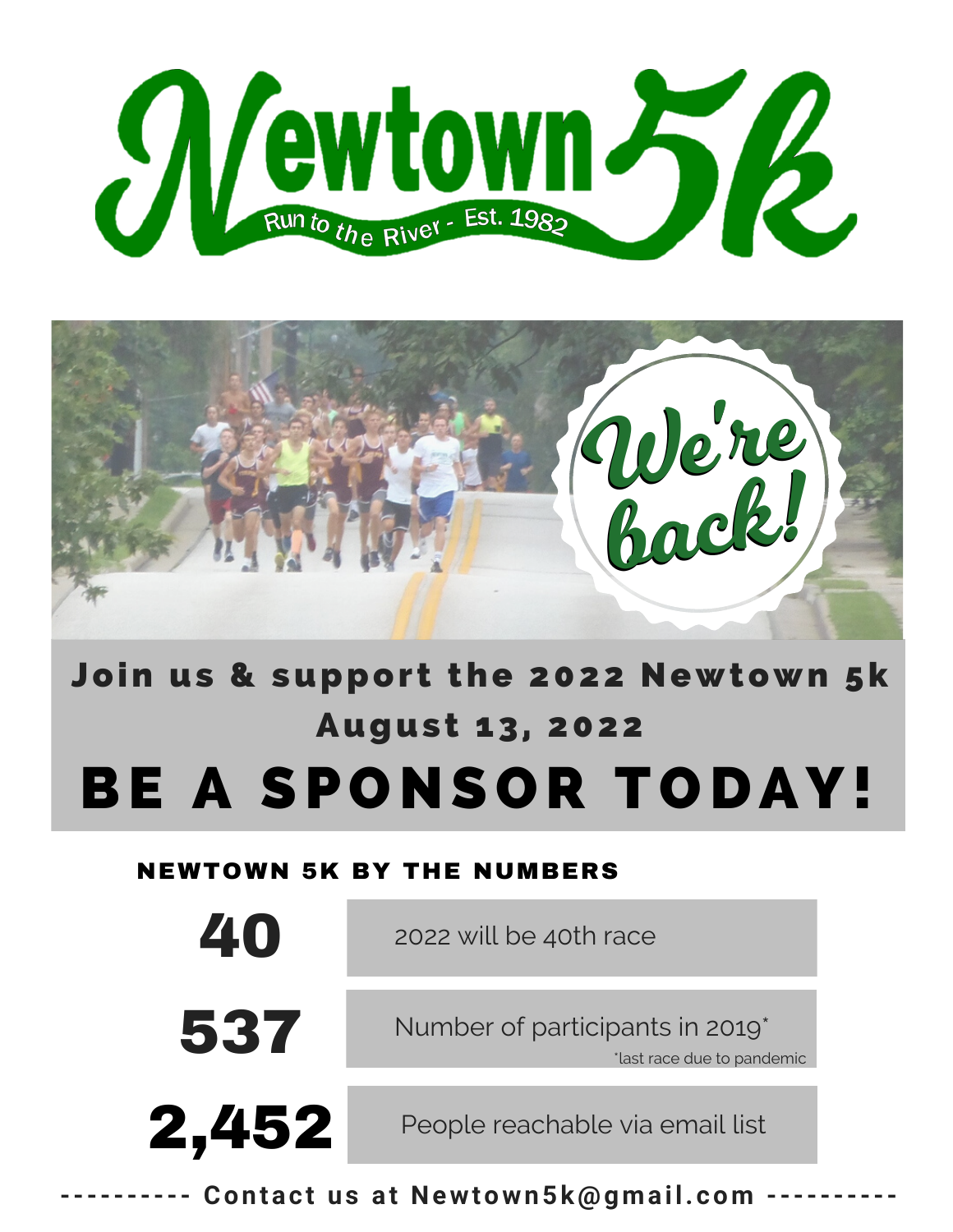

## The Newtown 5k cannot happen without T H A N K Y O U !

the support of sponsors like you!

For 40 years, the Newtown 5k has drawn runners and walkers near and far, showcasing the best of the village to thousands.

Building on this successful tradition, the 2022 race hopes to improve the experience for both participants and sponsors. Now a 501(c)3 organization, your sponsorship is tax deductible and digital marketing opportunities are available to reach participants beyond race day.

The 2022 Newtown 5k is brought to you by the Turpin High School Cross Country. Proceeds also benefit Interparish Ministries in Newtown. Thanks,

Carolyn & Marshall Remmele

2022 Newtown 5k Committee Chairs

## SPONSORSHIP LEVELS START AT \$200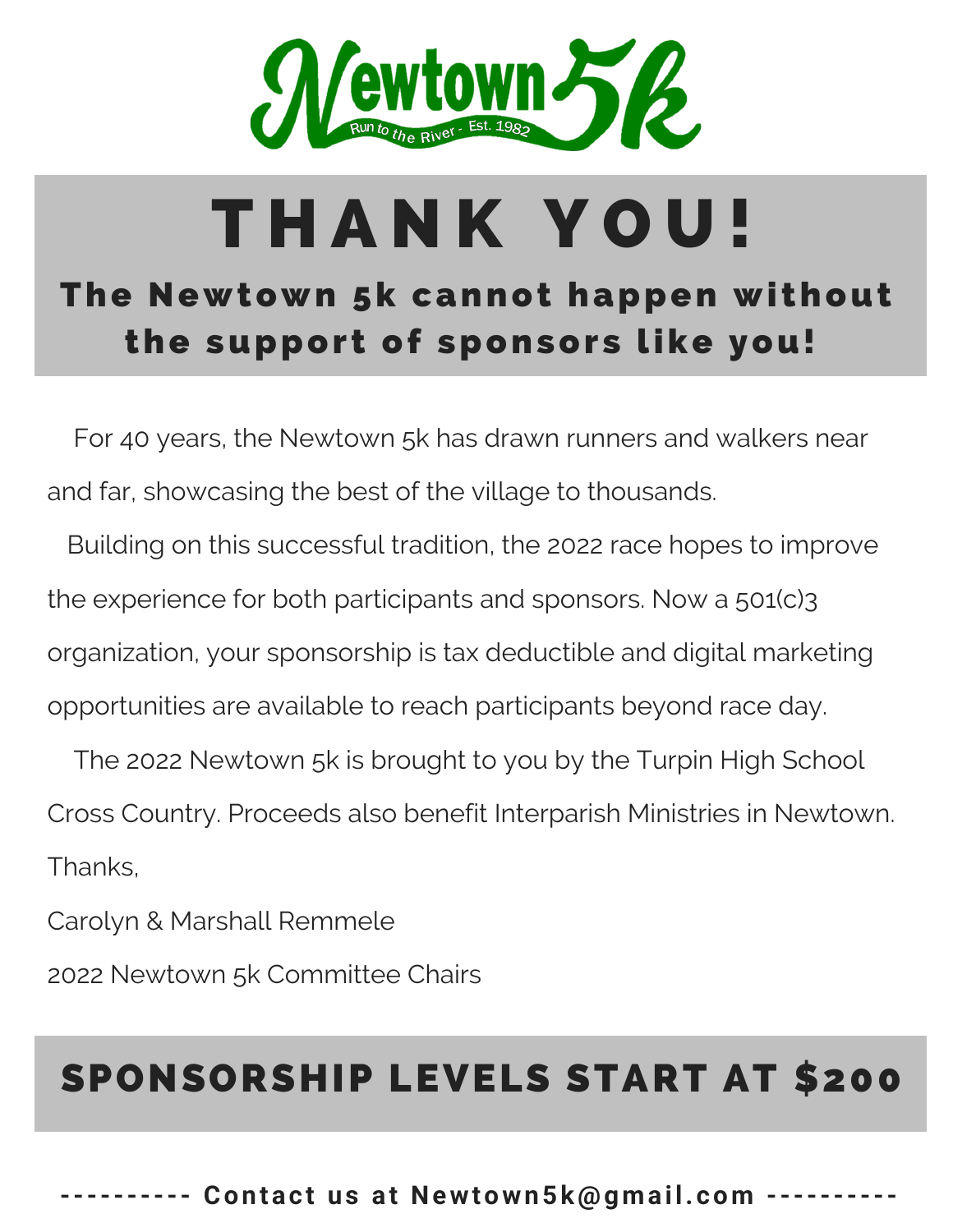

|                                                           | <b>PRESENTING</b>      | <b>PREMIER</b>        | <b>MAJOR</b> | <b>MILE</b><br><b>MARKER</b> | <b>WATER</b><br><b>STOP</b> | <b>T-SHIRT</b> | <b>CORPORATE</b><br><b>TEAM</b> |
|-----------------------------------------------------------|------------------------|-----------------------|--------------|------------------------------|-----------------------------|----------------|---------------------------------|
|                                                           | \$3,000                | \$1,000               | \$500        | \$300                        | \$300                       | \$250          | \$200                           |
| Number available                                          | <sup>1</sup> Sold Out- | 5 available           |              |                              | 3 available 2 available     |                |                                 |
| Representative to speak at                                | ✓                      |                       |              |                              |                             |                |                                 |
| awards ceremony                                           |                        |                       |              |                              |                             |                |                                 |
| All official race mentions                                |                        |                       |              |                              |                             |                |                                 |
| will include "Newtown 5k                                  | ✓                      |                       |              |                              |                             |                |                                 |
| presented by "___________"                                |                        |                       |              |                              |                             |                |                                 |
| <b>Booth space (sponsor</b><br>provided)                  | ✓                      | ✓                     |              |                              |                             |                |                                 |
| <b>Company logo on entry</b><br>forms & printed materials | ✓                      | ✓                     |              |                              |                             |                |                                 |
| Company logo on<br>promotional posters                    | ✓                      | ✓                     | ✓            |                              |                             |                |                                 |
| Company logo on sign<br>along course                      |                        |                       |              | ✓                            | ✓                           |                |                                 |
| <b>Recognition at awards</b><br>ceremony                  | ✓                      | ✓                     | ✓            | ✓                            | ✓                           |                |                                 |
| <b>Location of company</b><br>logo on t-shirt             | Front                  | Top of<br><b>back</b> | <b>back</b>  |                              |                             | back           |                                 |
| Free corporate team                                       |                        | 1 team                | 1 team at    |                              |                             |                |                                 |
| entries (7 per team)                                      | 2 teams                |                       | 50% off      |                              |                             |                | 1 team                          |
| <b>Number of provided</b>                                 |                        |                       |              |                              |                             |                |                                 |
| official t-shirts                                         | 15                     | 10 <sub>1</sub>       | 5            | 5                            | 5                           | 5              | $\overline{7}$                  |
| Company logo on website                                   | ✓                      | ✓                     | ✓            | ✓                            | ✓                           | ✓              |                                 |
| <b>Featured spots in email</b>                            | ✓                      | ✓                     |              |                              |                             |                |                                 |
| newsletter                                                |                        |                       | ✓            | ✓                            | ✓                           | ✓              |                                 |
| <b>Facebook posts</b>                                     | ✓                      | ✓                     | ✓            | ✓                            | ✓                           | ✓              | $\checkmark$                    |
|                                                           |                        |                       |              |                              |                             |                |                                 |

Deadline to be included on all printed materials:

# June 30th

### Donate a door prize!

**\$30 min. value. Additional sponsorship purchase not required.**